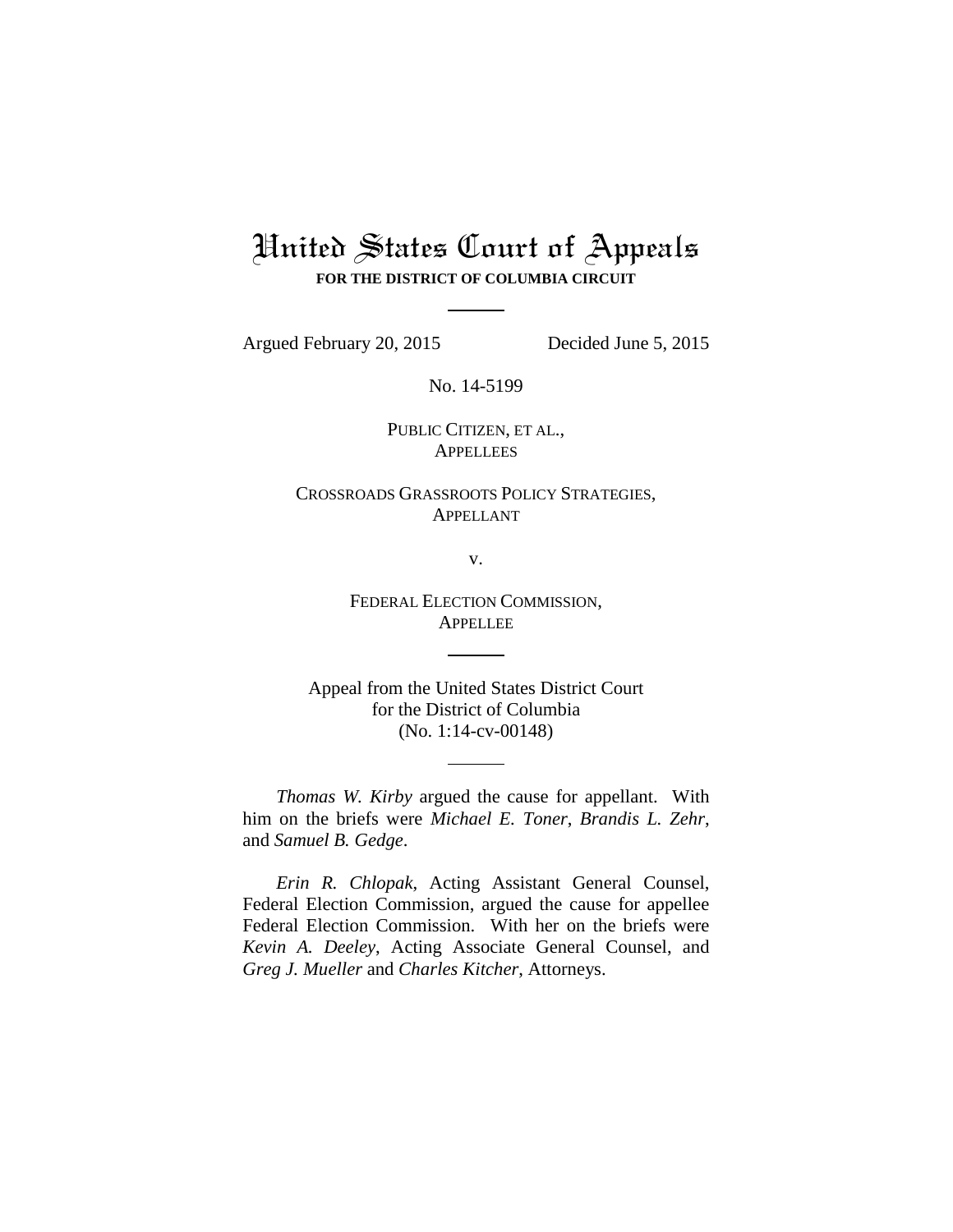Before: ROGERS and BROWN, *Circuit Judges*, and GINSBURG, *Senior Circuit Judge*.

#### Opinion for the Court filed by *Circuit Judge* BROWN.

BROWN, *Circuit Judge*: Crossroads GPS, the beneficiary of a favorable decision by the Federal Election Commission, moved to intervene as a defendant in a suit challenging the Commission's ruling. The district court denied intervention, finding Crossroads' interests were aligned with the FEC's Office of General Counsel's, which was defending the ruling. The court concluded the Office of General Counsel could adequately represent Crossroads' interests—even though the Office opposed Crossroads in the prior proceedings before the FEC, and even though the two parties disagree as to the administrative record and litigation strategy.

Aesop, an Ancient Greek famous for his fables, once wrote, "a doubtful friend is worse than a certain enemy." Recognizing that doubtful friends may provide dubious representation, "we have often concluded that governmental entities do not adequately represent the interests of aspiring intervenors." *Fund for Animals, Inc. v. Norton*, 322 F.3d 728, 736 (D.C. Cir. 2003). The same holds true in this case. The district court erred in denying Crossroads' motion for intervention as of right.

I.

The Federal Election Campaign Act of 1971 ("FECA" or "Act"), 52 U.S.C. §§ 30101–30126, 30141–30146, regulates the financing of elections for federal office. For entities that qualify as "political committees," FECA requires compliance with certain requirements, such as registering with the FEC,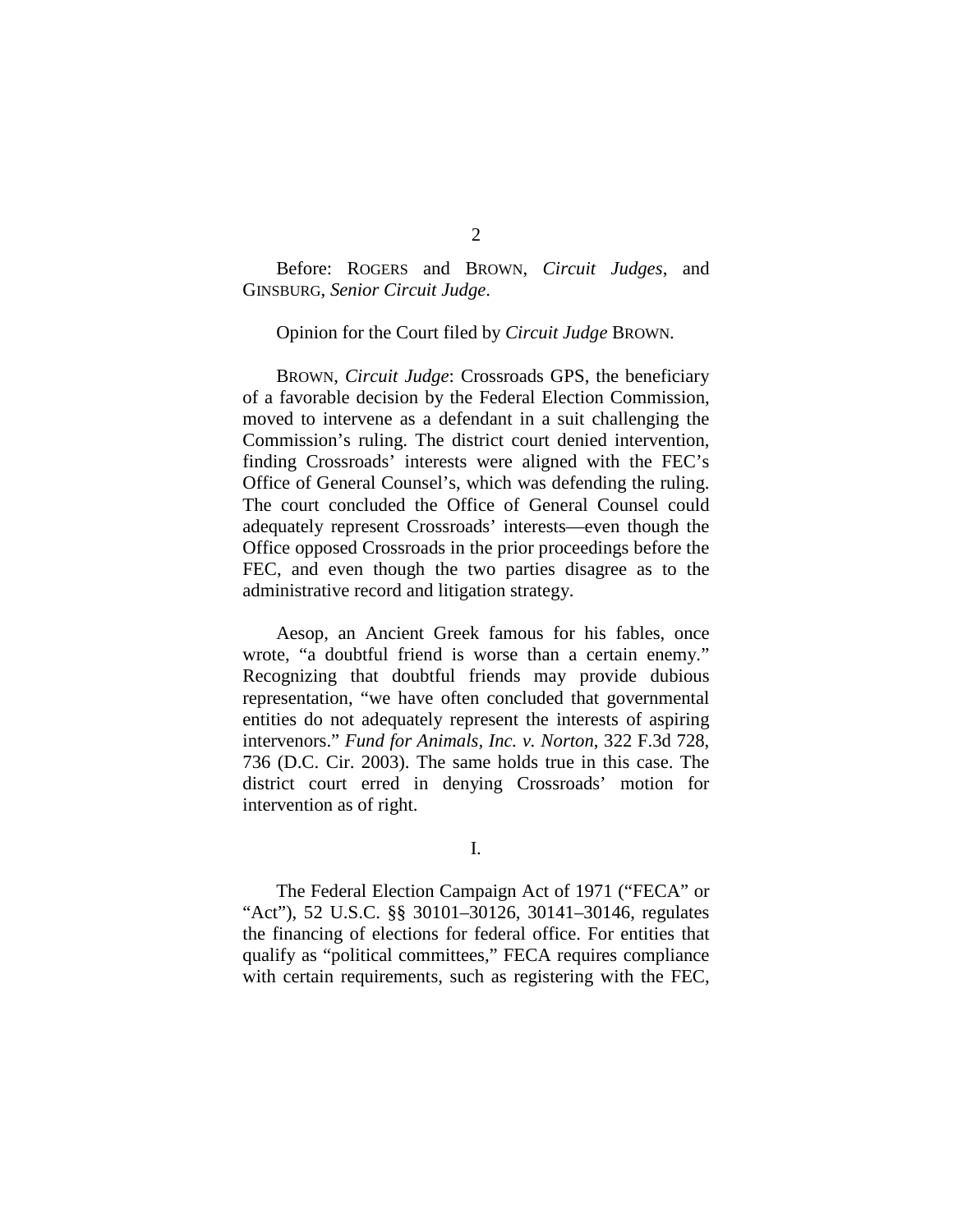filing periodic financial reports, and having a treasurer. *See* 52 U.S.C. §§ 30101–30104.

The enforcement of FECA is triggered when a private party lodges a complaint with the FEC. *Id*. § 30109(a)(1). The Commission notifies the respondent and provides an opportunity to explain. *Id*. The Commission then reviews the complaint, and any response if one is filed, to determine whether there is "reason to believe" the respondent committed a violation. *Id*. § 30109(a)(2). If four of the six Commissioners conclude there is reason to believe a violation was committed, a full FEC investigation commences. *Id*. Conversely, if there are fewer than four votes, the FEC dismisses the administrative complaint. *See id*. §§ 30106(c), 30109(a)(2).

If the Commission votes to dismiss the complaint, the administrative complainant may sue the Commission in the United States District Court for the District of Columbia. *Id*. §  $30109(a)(8)(A)$ . Judicial review under section  $30109(a)(8)(A)$ is limited, and a district court will reverse the Commission's dismissal of a complaint only if it was "contrary to law." *FEC v. Democratic Senatorial Campaign Comm*., 454 U.S. 27, 39 (1981).

When a court declares the Commission's dismissal contrary to law, the Commission has 30 days to "conform [its] declaration." 52 U.S.C. § 30109(a)(8)(C). But a court order cannot command a different outcome on remand; the Commission may reach the same outcome relying on a different rationale. *See FEC v. Akins*, 524 U.S. 11, 25 (1998).

In October 2010, Public Citizen and others (collectively "Public Citizen") filed an administrative complaint with the FEC against Crossroads GPS, a nonprofit corporation whose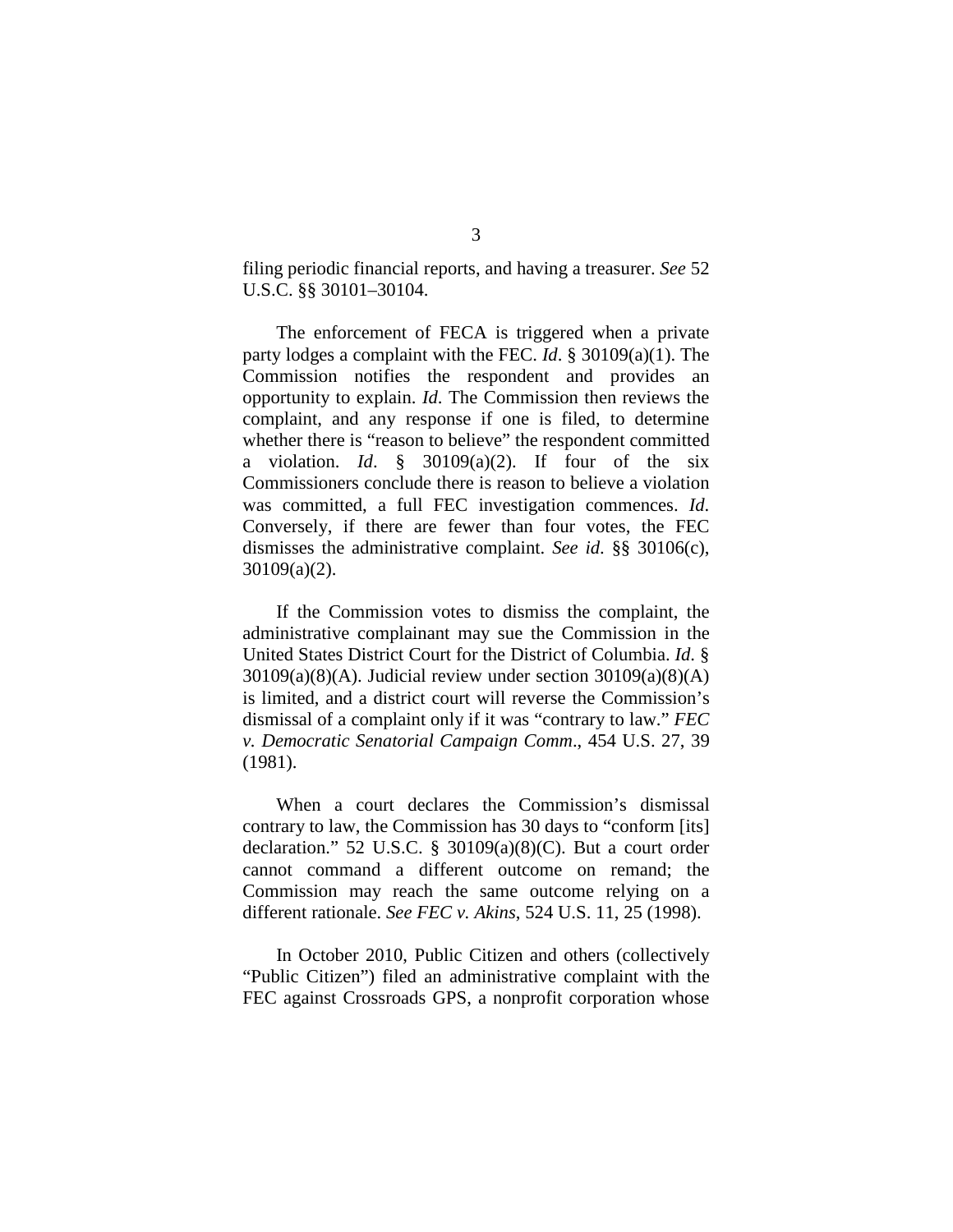purpose is to "research, educat[e], and communicat[e]" about "policy issues of national importance." J.A. 60. The complaint alleged Crossroads violated FECA by "raising and spending significant amounts of money to influence the 2010 congressional elections" without complying with the organizational and reporting requirements applicable to federal "political committees." J.A. 8. Crossroads denied the allegations in a formal response.

The FEC's legal department, the Office of General Counsel, recommended the Commission "find reason to believe" Crossroads violated FECA by "failing to organize, register, and report as a political committee." J.A. 56. Upon voting, however, the Commission's six members divided evenly. Because of FECA's four-vote requirement, the Commission dismissed the complaint against Crossroads.

Public Citizen filed suit and contended the Commission's denial of the administrative complaint was contrary to law. Crossroads quickly filed a motion to intervene, which the Commission opposed.

The district court agreed Crossroads had standing to intervene as a defendant. It found "re-exposure to an administrative complaint that previously had been decided in its favor" would "likely" cause Crossroads "to expend significant resources before the FEC" in arguing for dismissal of the complaint. J.A. 235. The court, however, rejected Crossroads' broader argument that reopening of the favorable dismissal order, alone, and without consideration of the accompanying litigation costs, created a significant potential injury. The court found that injury was "too speculative" to support standing because even if the Commission's dismissal order was upended, the Commission would still need "to vote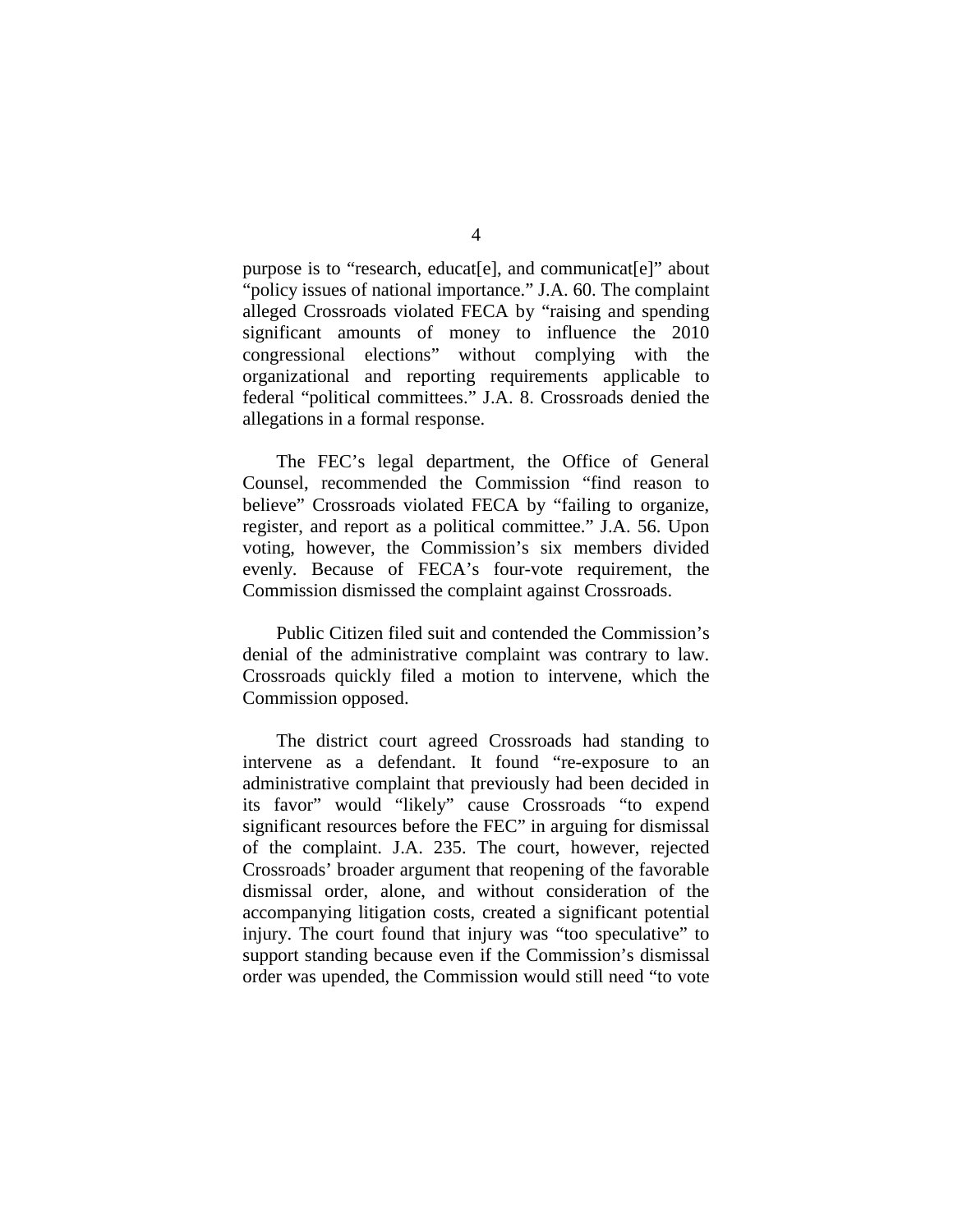to proceed with an investigation, and then vote to authorize a civil enforcement action against Crossroads." J.A. 234 n.1.

Concerning intervention as of right, the court concluded Crossroads had failed to satisfy the requirements of Federal Rule of Civil Procedure 24. While acknowledging that Crossroads' and the Commission's interests ultimately may diverge, the court found their interests were aligned in "defending the legality of the FEC's dismissal." J.A. 236. As to this narrow interest—which, the court noted, "is the interest upon which Crossroads GPS establishes standing"—the court concluded the FEC could adequately represent Crossroads' interest, even though the "FEC Office of General Counsel recommended against dismissal below." J.A.  $236$ .<sup>[1](#page-4-0)</sup>

We review the denial of a motion to intervene as of right de novo for issues of law, clear error as to findings of fact, and an abuse of discretion on issues that "involve a measure of judicial discretion." *Fund for Animals*, 322 F.3d at 732. As to questions of standing, we review them de novo. *Defenders of Wildlife v. Perciasepe*, 714 F.3d 1317, 1323 (D.C. Cir. 2013).

#### II.

Article III standing is not a threshold determination that courts normally make before allowing a defendant to enter a case. The standing inquiry is generally "directed at those who invoke the court's jurisdiction," and most defendants are pulled into a case unwillingly. *Roeder v. Islamic Republic of* 

<span id="page-4-0"></span><sup>&</sup>lt;sup>1</sup> The district court also rejected Crossroads' request for permissive intervention. As will be explained below, the court erred in rejecting intervention as of right, so there is no need for us to decide the permissive intervention question.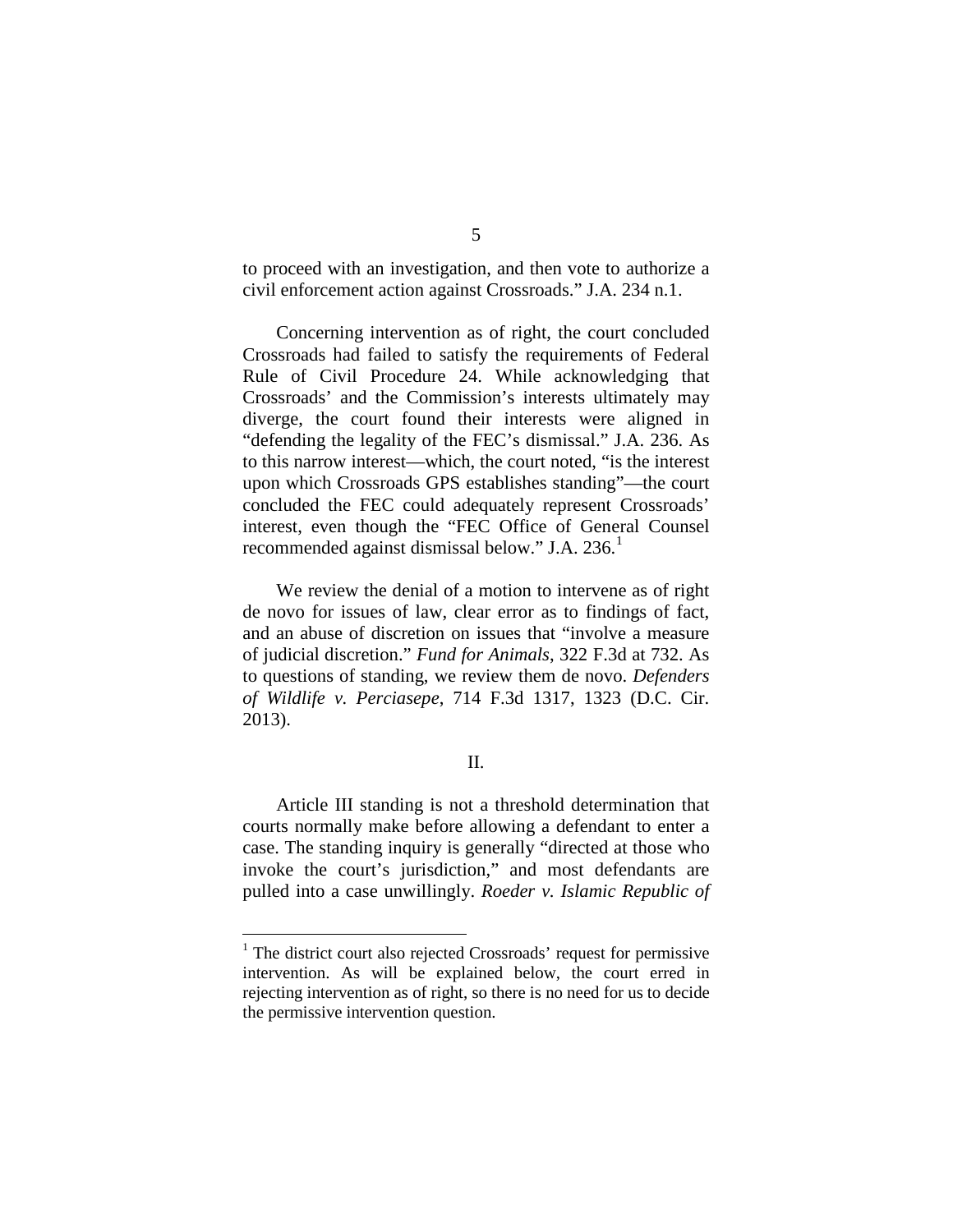*Iran*, 333 F.3d 228, 233 (D.C. Cir. 2003). But where a party tries to intervene as another defendant, we have required it to demonstrate Article III standing, reasoning that otherwise "any organization or individual with only a philosophic identification with a defendant—or a concern with a possible unfavorable precedent—could attempt to intervene and influence the course of litigation." *Deutsche Bank Nat'l. Trust Co. v. FDIC*, 717 F.3d 189, 195 (D.C. Cir. 2013) (Silberman, J., concurring).

The standing inquiry for an intervening-defendant is the same as for a plaintiff: the intervenor must show injury in fact, causation, and redressability. *Deutsche Bank*, 717 F.3d at 193. Crossroads currently faces no exposure to further enforcement proceedings before the FEC because it won a favorable ruling. But should Public Citizen's suit succeed, Crossroads' victory would be lost. If that injury suffices for standing purposes, then it rationally follows the injury is directly traceable to Public Citizen's challenge to the FEC order; and Crossroads can prevent the injury by defeating Public Citizen's challenge in the district court proceedings. Put differently, if Crossroads can prove injury, then it can establish causation and redressability. *See Roeder*, 333 F.3d at 233–34. So the case for standing turns on whether Crossroads alleges a sufficient injury in fact, which the Supreme Court has described as including an invasion of a legally protected interest that is "concrete and particularized," and "actual or imminent, not conjectural or hypothetical." *Lujan v. Defenders of Wildlife*, 504 U.S. 555, 560 (1992).

The district court found that, if Public Citizen prevails, Crossroads "likely would have to expend significant resources [urging the FEC again] to dismiss the complaint." J.A. 235. But, the litigation expenses rationale already has been rejected in this Circuit. *See Am. Soc'y. for Prevention of Cruelty to*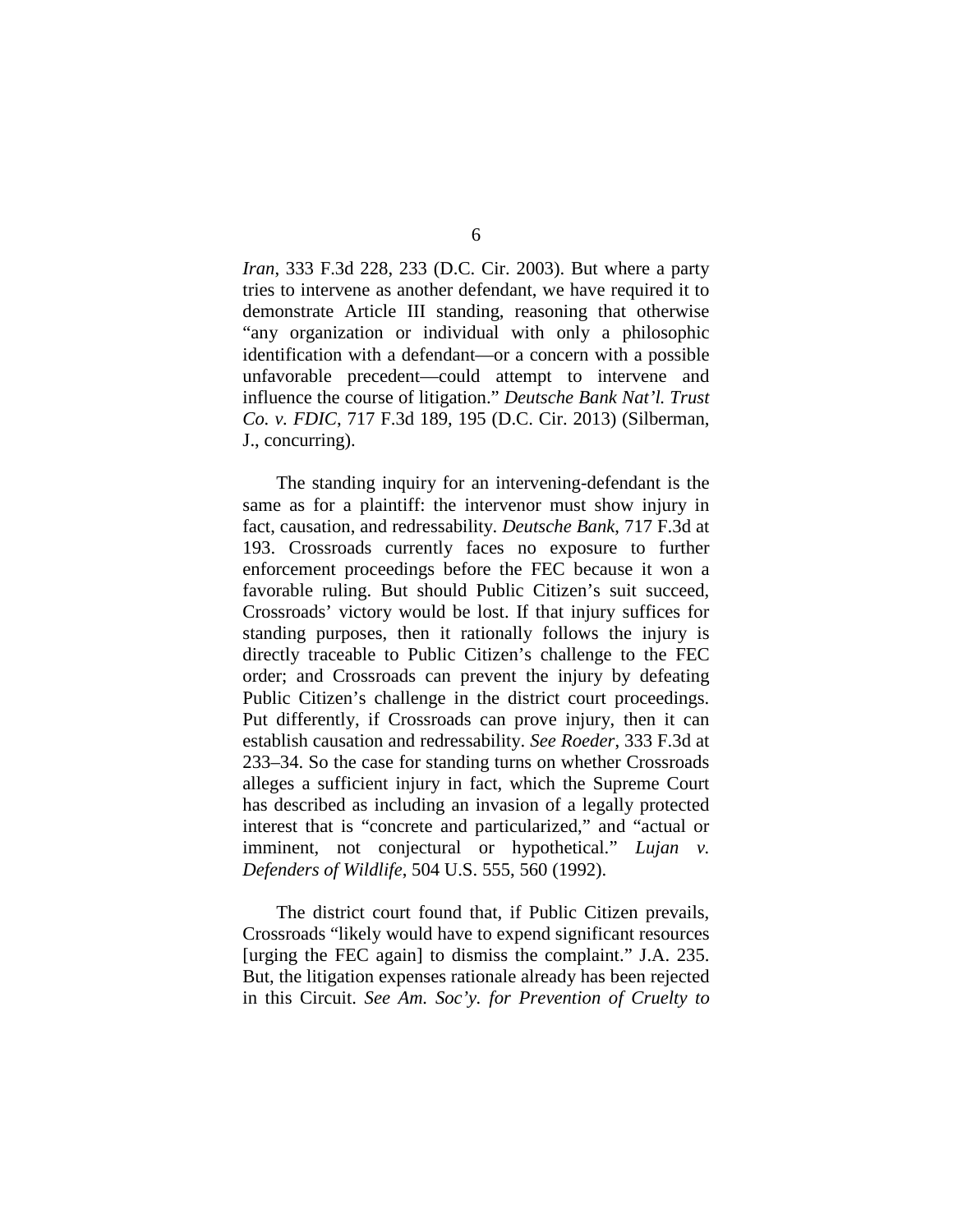*Animals v. Feld Entm't, Inc*., 659 F.3d 13, 25 (D.C. Cir. 2011) ("Under our case law, an organization's diversion of resources to litigation or to investigation in anticipation of litigation is considered a 'self-inflicted' budgetary choice that cannot qualify as an injury in fact for purposes of standing."); *Equal Rights Ctr. v. Post Props., Inc*., 633 F.3d 1136, 1140 (D.C. Cir. 2011); *Nat'l Taxpayers Union, Inc. v. United States*, 68 F.3d 1428, 1434 (D.C. Cir. 1995); *Spann v. Colonial Vill., Inc*., 899 F.2d 24, 27 (D.C. Cir. 1990).

Crossroads' broader theory of injury fares better. Under the current FEC order, Crossroads faces no further enforcement proceedings and, as long as the order is in place, it bars Public Citizen from pursuing the same grievance against Crossroads. *See FEC v. Nat'l Conservative Political Action Comm*., 470 U.S. 480, 488 (1985). In short, the favorable FEC ruling provides Crossroads—as most favorable agency actions would—with a significant benefit, similar to a favorable civil judgment, and precludes exposure to civil liability. Were Crossroads to lose that beneficial ruling, it would return to the position of a respondent subject to enforcement proceedings before a federal agency. Crossroads understandably claims this loss would amount to concrete injury.

Our cases have generally found a sufficient injury in fact where a party benefits from agency action, the action is then challenged in court, and an unfavorable decision would remove the party's benefit. For example, in *Military Toxics Project v. EPA*, 146 F.3d 948 (D.C. Cir. 1998), the Chemical Manufacturers Association ("CMA") sought to intervene on the side of the EPA in a lawsuit brought by the Military Toxics Project, who sued to overturn an EPA rule favorable to CMA. We concluded CMA had standing to intervene because some of its members produced military munitions, and those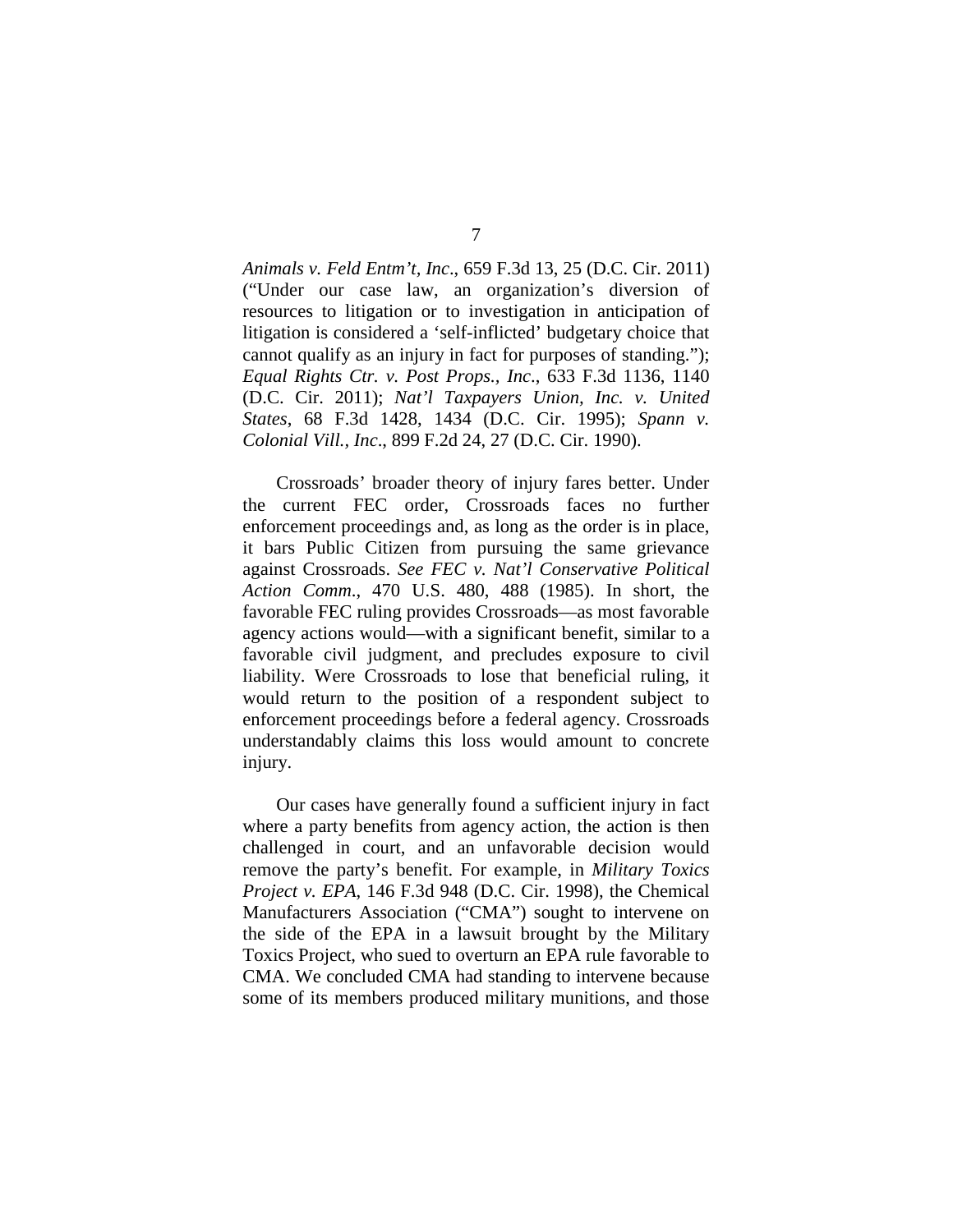members benefited from the EPA's rule, such that they "would suffer concrete injury if the court grant[ed] the relief the petitioners [sought]." *Id*. at 954. In *Fund for Animals*, the Natural Resources Department of the Ministry of Nature and Environment of Mongolia ("NRD") sought to intervene as a defendant in a suit challenging action by the Fish and Wildlife Service ('FWS"). 322 F.3d at 730. The Fund for Animals challenged FWS' failure to classify argali sheep as an endangered species. NRD sought to intervene as a defendant, alleging that, if the district court overturned the Secretary's order and argali sheep were declared endangered species, Mongolia would lose tourist dollars associated with sheep hunting and a consequent reduction in funding for its conservation program. *Id*. at 733. We found NRD's "threatened loss of tourist dollars" and the "consequent reduction in funding for Mongolia's conservation program" constituted a "concrete and imminent injury." *Id*.

By contrast, in *Deutsche Bank*, we found a potential intervenor-defendant's claim of injury too attenuated to constitute a sufficient injury. There, holders of senior notes issued by a failed bank sought to intervene as a defendant in litigation between Deutsche Bank and the FDIC, which acted as the failed bank's receiver. In deciding the standing question, we noted that the district court would need to reach a particular legal conclusion—that the receiver retained the underlying liability at issue—before the intervenor's interest would be at stake. *Deutsche Bank*, 717 F.3d at 193. We consequently held that where a "threshold legal interpretation must come out a specific way before a party's interests are even at risk, it seems unlikely that the prospect of harm is actual or imminent." *Id*. We also explained the real threat to the note holders' legally protected interests was not the litigation at all, but instead whether the FDIC would enter into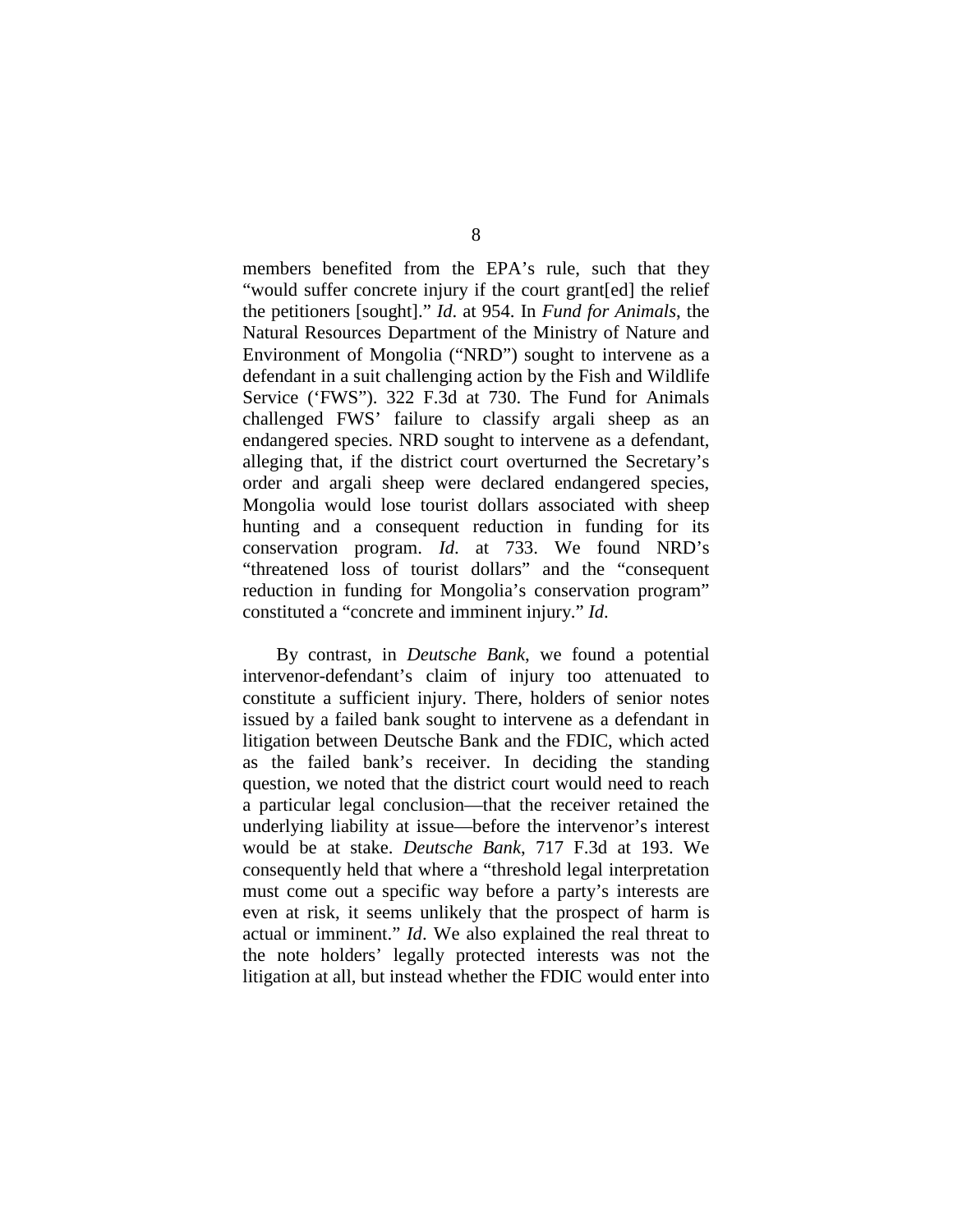what the note holders regarded as an unfavorable settlement. *Id*.

The claimed injury here falls on the *Fund for Animals* and *Military Toxics Project* side of the line. Those cases stand for the proposition that even where the possibility of prevailing on the merits after remand is speculative, a party seeking to uphold a favorable ruling can still suffer a concrete injury in fact. In *Fund for Animals*, for example, we did not require the NRD to show that overturning the Secretary's ruling would certainly result in a declaration that argali sheep are an endangered species. Crossroads currently claims a significant benefit from the FEC's dismissal order. As long as it is in place, Crossroads faces no further exposure to enforcement proceedings before the FEC related to the complaint, nor is it exposed to civil liability via private lawsuit. *See Nat'l Conservative*, 470 U.S. at 488–89. Losing the favorable order would be a significant injury in fact. And, unlike *Deutsche Bank*, there is no threshold legal determination that might obviate Crossroads' interest in upholding the dismissal order.

In one sense, Crossroads' threatened injury is even greater than the injuries we found sufficient in our previous cases. The defendants in those cases sought to uphold agency action affecting them indirectly. In *Fund for Animals*, the NRD sought to intervene because the Secretary's order tangentially benefited Mongolia's tourist industry and conservation efforts. 322 F.3d at 733. In *Military Toxics Project*, the defendant claimed its members benefited indirectly from an EPA rule regarding munitions. 146 F.3d at 954. Here, by contrast, the agency action at issue involved potential direct regulation of Crossroads—*i.e.*, determination of whether Crossroads was a political committee required to register with the FEC. *See* 52 U.S.C. §§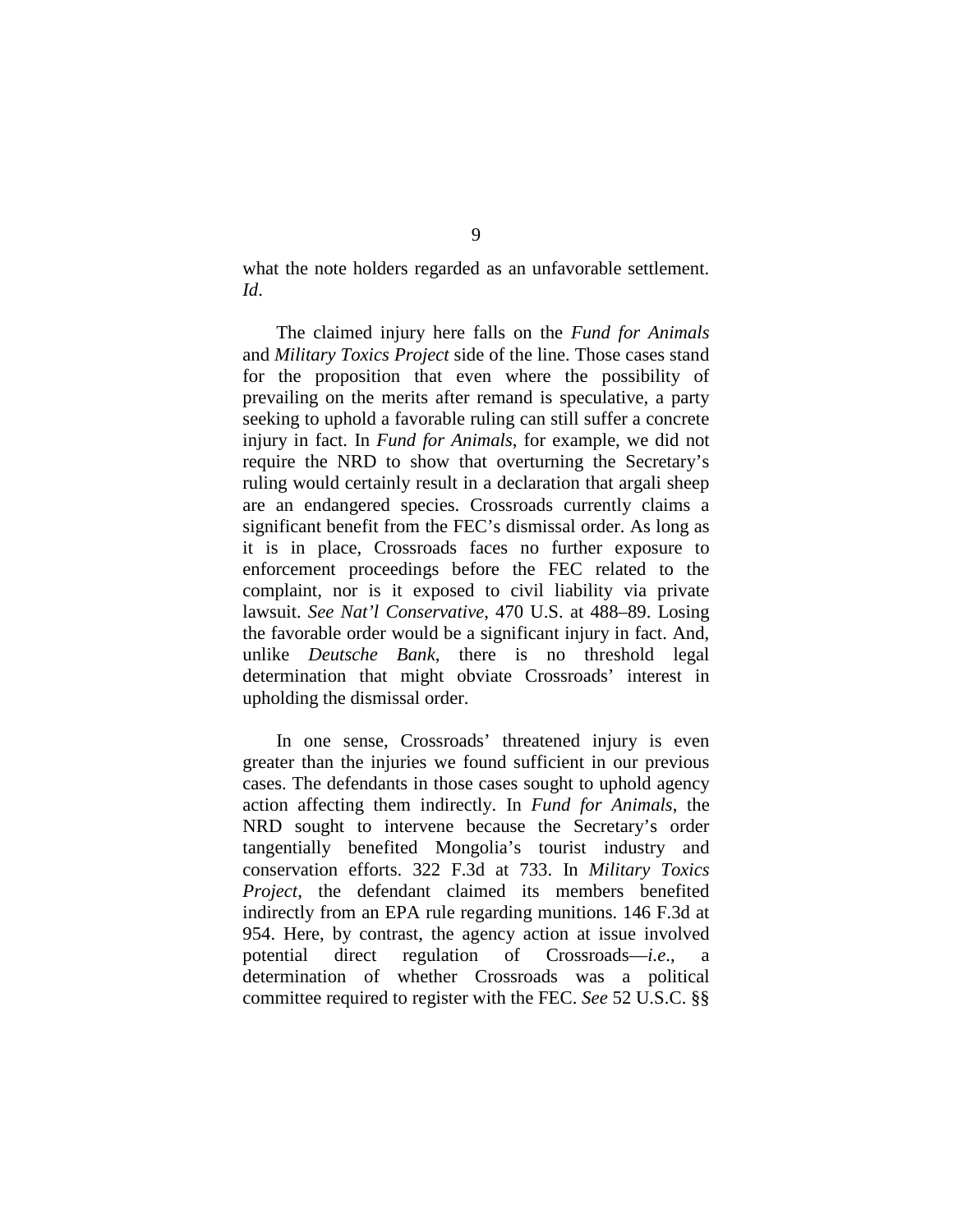30102–30104. Crossroads thus has a significant and direct interest in the favorable action shielding it from further litigation and liability; and the "threatened loss" of that favorable action constitutes a "concrete and imminent injury." *Fund for Animals*, 322 F.3d at 733.

The Commission contends Crossroads must establish Public Citizen will prevail in order to prove the injury in fact. But our cases have never required, as the cost of admission, an intervenor-defendant to prove the merits of its adversary's case. For standing purposes, it is enough that a plaintiff seeks relief, which, if granted, would injure the prospective intervenor. *See id*.

The Commission also claims the specter of the district court invalidating the dismissal order portends mere speculative harms. The Commission maintains there is no guarantee it would ultimately file a civil enforcement suit against Crossroads even if the district court were to invalidate the order. It could conceivably vote to dismiss the enforcement proceedings again on other grounds.

The Supreme Court considered and rejected a similar claim in *Clinton v. City of New York*, 524 U.S. 417 (1998). There, New York City challenged the President's line-item veto authority after the President vetoed a provision shielding the state from liability for certain tax payments. The vetoed statute allowed the state to file for a statutory waiver from tax liability with Department of Health and Human Services ("HHS"). Importantly, HHS had yet to rule on New York's waiver at the time the state filed the lawsuit. *Id*. at 422. On appeal, the government objected to standing, arguing the City's "contingent liability" would never materialize because HHS had not yet acted on the state waiver request. *Id*. at 430. The Court rejected that argument and compared the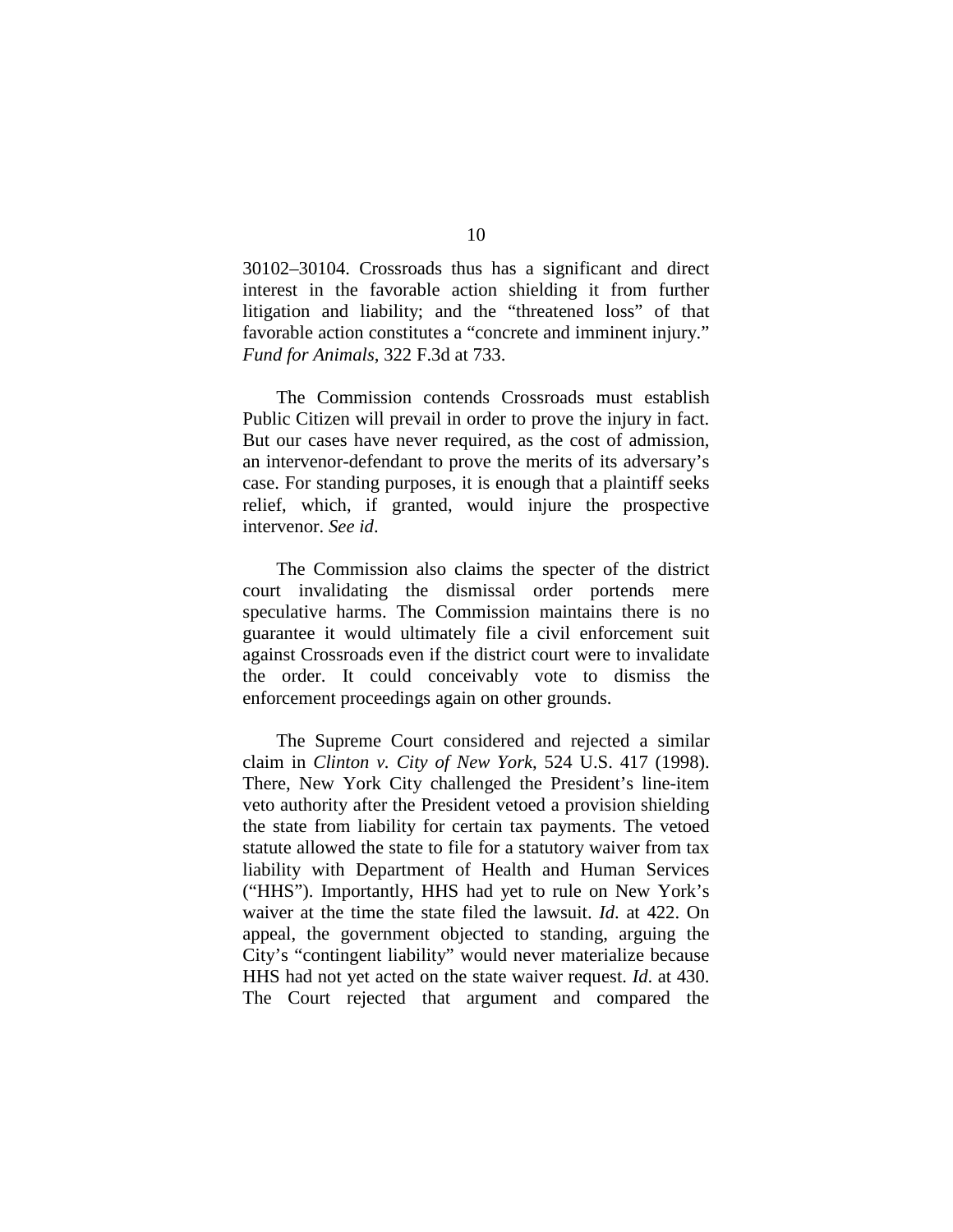President's actions to a "judgment of an appellate court setting aside a verdict for the defendant and remanding for a new trial of a multibillion-dollar damages claim." *Id*. at 430– 31. "Even if the outcome of the second trial is speculative," the Court held, "the reversal, like the President's cancellation, causes a significant immediate injury by depriving the defendant of the benefit of a favorable final judgment." *Id*. at 431. Here, even if the district court cannot command the precise enforcement route the Commission must take on remand, invalidating the dismissal order would extinguish the current barrier to enforcement and would limit the Commission's discretion in the future. Whatever the ultimate outcome, Crossroads has a concrete stake in the favorable agency action currently in place.

#### III.

The Commission also argues that prudential standing prevents the court from hearing this case because Crossroads' interests do not fall within the zone of interests FECA protects. We disagree.

We have applied the prudential standing doctrine to intervenor-defendants under the theory that it was a "jurisdiction[al] concept" on par with Article III standing. *See Deutsche Bank,* 717 F.3d at 194 n.4. But the Supreme Court's decision in *Lexmark Int'l, Inc. v. Static Control Components, Inc*., 134 S.Ct. 1377 (2014), makes plain the zone of interests test no longer falls under the prudential standing umbrella. *Id*. at 1386–87. Nor is it a jurisdictional requirement. *Id*. at 1387 n.4. Instead, the zone of interest test is now "a merits issue." *United States v. Emor*, No. 13-3071, 2015 WL 2061817 at \*5 (D.C. Cir. May 5, 2015). Whether a "plaintiff" comes within the zone of interests, the Court stated, "is an issue that requires us to determine, using traditional tools of statutory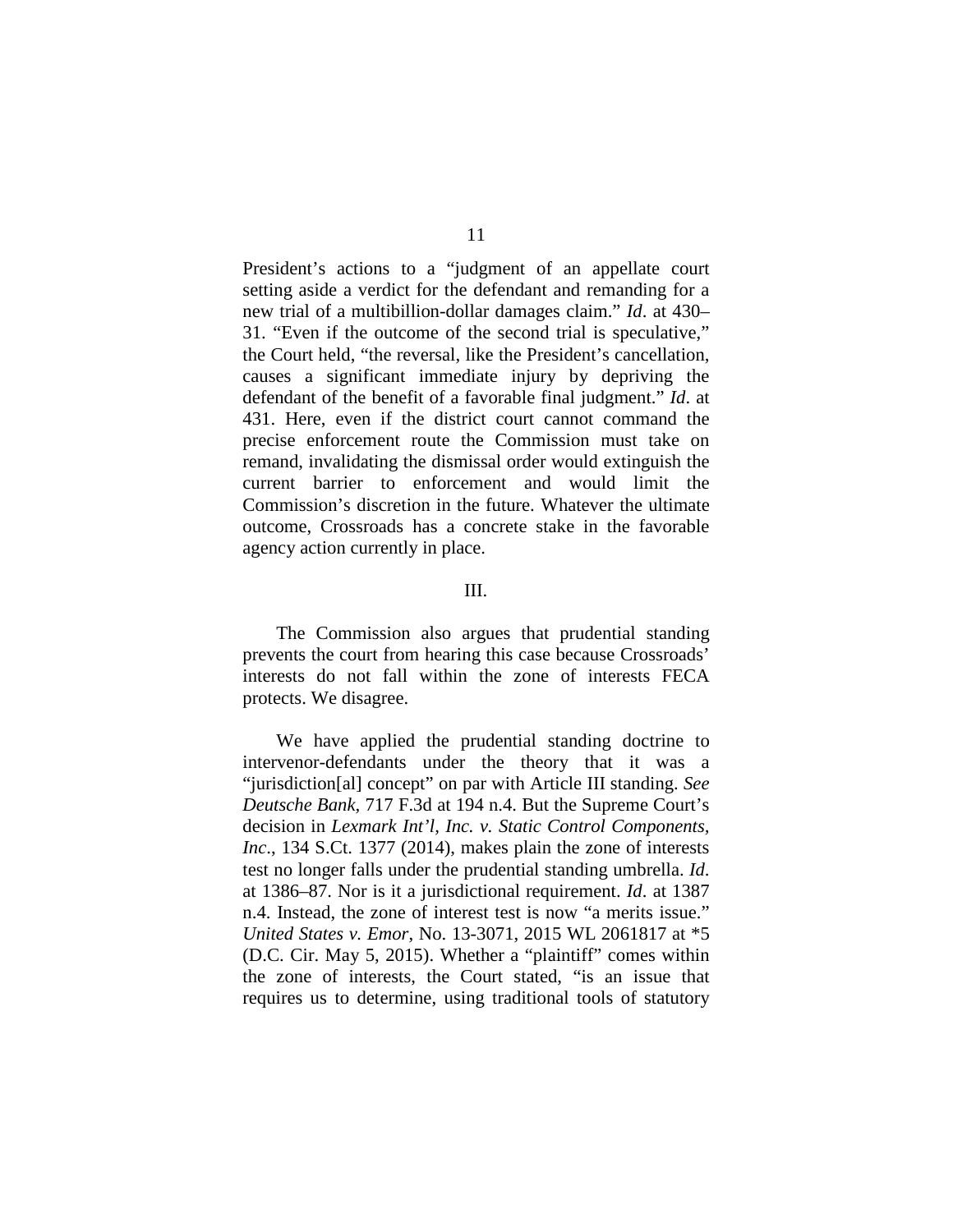interpretation, whether a legislatively conferred cause of action encompasses a particular plaintiff's claim." *Lexmark*, 134 S. Ct. at 1387. Or, put another way, a court asks whether the plaintiff "has a cause of action under the statute." *Id*.

We asked the parties to address how the zone of interests test applies to intervening defendants after *Lexmark*. The best the Commission could offer was that "*Lexmark* does not upset this Court's body of law taking standing and related threshold concepts originating as requirements for plaintiffs," and extending them to "defendant-intervenors." Suppl. Brief for the Federal Election Commission at 6–7, Public Citizen v. FEC, No. 14-5199 (D.C. Cir. Feb. 10, 2015). Even if it were true that *Lexmark* changes nothing (which, we think, cannot possibly be the correct answer), we would still need to know how a standard asking whether a plaintiff has a proper cause of action applies to a would-be defendant, who, selfevidently, is not bringing a new cause of action.

In our view, without a jurisdictional basis, the zone of interests test should no longer apply to intervening defendants. In a motion to intervene under Rule 24, "the question is not whether the applicable law assigns the prospective intervenor a cause of action. Rather, the question is whether the individual may intervene in an already pending cause of action." *Jones v. Prince George's Cnty., Md.*, 348 F.3d 1014, 1017–18 (D.C. Cir. 2003). Indeed, as Rule 24's plain text indicates, "intervenors of right need only an 'interest' in the litigation—not a 'cause of action' or 'permission to sue.'" *Id*. at 1018 (citing FED. R. CIV. P.  $24(a)(2)$ ).

Where an intervenor-defendant establishes Article III standing and meets the dictates of Federal Civil Rule 24, there is no need for another layer of judge-made prudential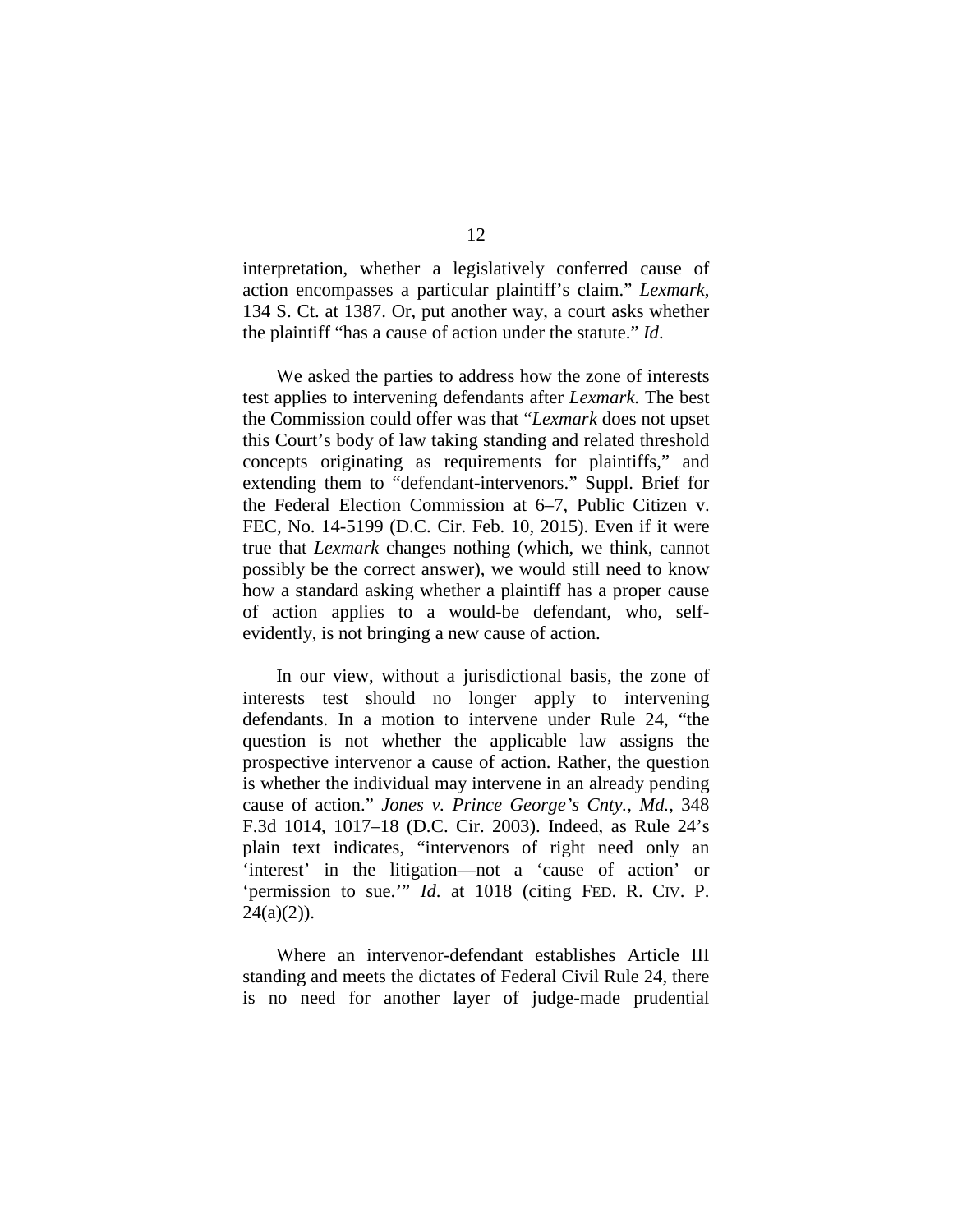considerations to deny intervention. *Cf. Susan B. Anthony List v. Driehaus*, 134 S. Ct. 2334, 2347 (2014) ("To the extent respondents would have us deem petitioners' claims nonjusticiable on grounds that are prudential, rather than constitutional, that request is in some tension with our recent reaffirmation of the principle that a federal court's obligation to hear and decide cases within its jurisdiction is virtually unflagging."). Article III standing will already forbid potential intermeddlers with limited interests beyond the dispute at issue, *see Deutsche Bank*, 717 F.3d at 195–96 (Silberman, J., concurring), as will Rule 24, for that matter, *see* FED. R. CIV. P. 24(a)(2) (an intervenor must claim "an interest relating to the property or transaction that is the subject of the action"). If a district court has already found the plaintiff stated a valid cause of action, then it is not apparent what the zone of interests test can bring to the table; because, in any event, the court must still hear the plaintiff's claim (albeit with one less party's input). For these reasons, we think the zone of interests has no applicability to an intervening defendant in a post-*Lexmark* world.

### IV.

In deciding whether a party may intervene as of right, we employ a four-factor test requiring: 1) timeliness of the application to intervene; 2) a legally protected interest; 3) that the action, as a practical matter, impairs or impedes that interest; and 4) that no party to the action can adequately represent the potential intervenor's interest. *Deutsche Bank*, 717 F.3d at 192.

Two of those factors can be dealt with summarily. The Commission has never questioned timeliness, most likely because Crossroads filed an intervention motion before the FEC had even entered an appearance. And since Crossroads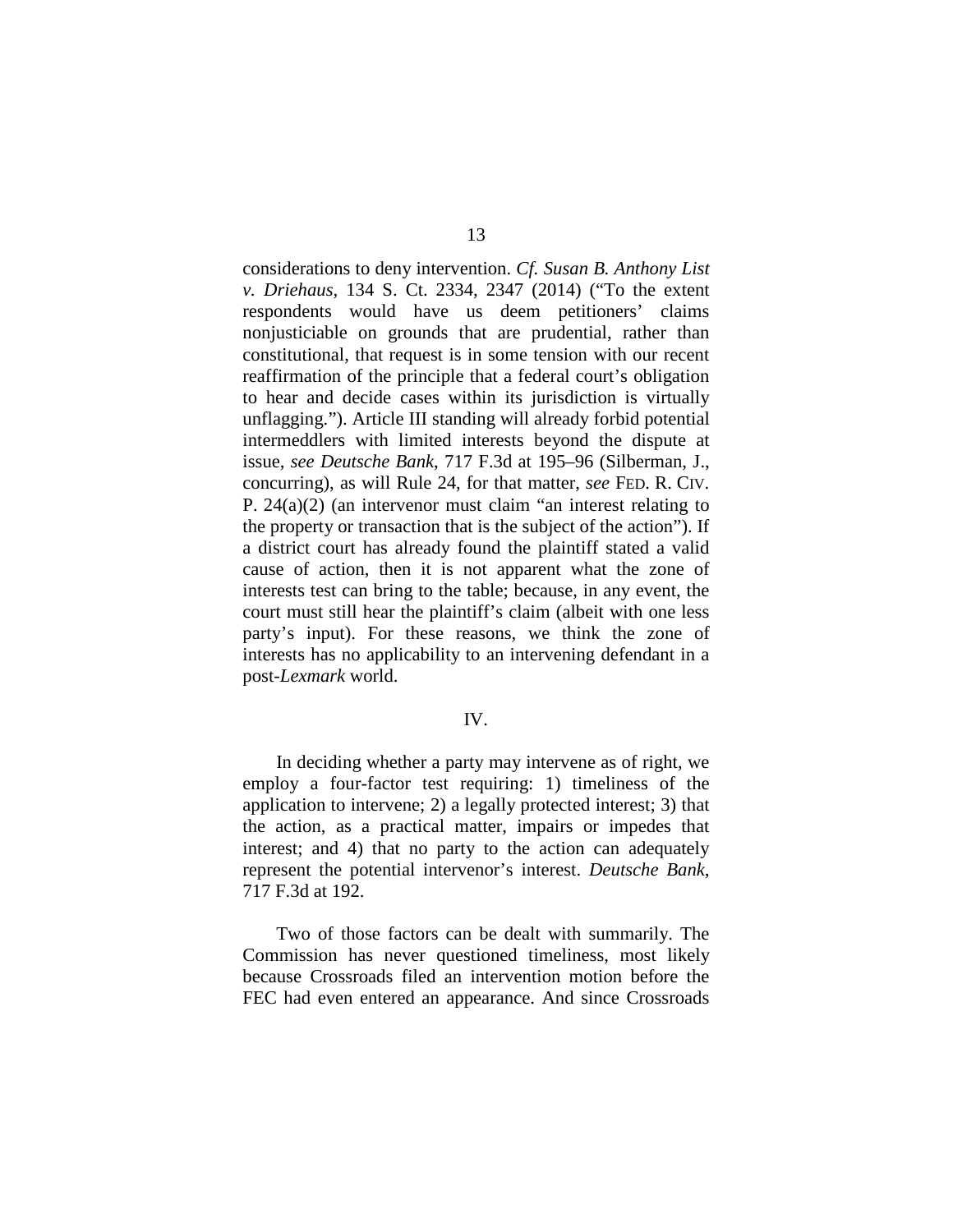has constitutional standing, it *a fortiori* has "an interest relating to the property or transaction which is the subject of the action." *Fund for Animals*, 322 F.3d at 735 (holding the standards for constitutional standing and the second factor of the test for intervention as of right are the same); *see also Jones v. Prince George's Cnty*., *Md*., 348 F.3d 1014, 1018–19 (D.C. Cir. 2003).

The third factor also favors Crossroads. An adverse judgment in the district court would impair Crossroads' defense in a new proceeding because a judicial pronouncement that the FEC's dismissal was contrary to law would make the "task of reestablishing the status quo . . . [more] difficult and burdensome." *Funds for Animals*, 322 F.3d at 735. And should Public Citizen seek a subsequent civil enforcement suit, the district court's ruling would have persuasive weight with a new court. *See Roane v. Leonhart*, 741 F.3d 147, 151 (D.C. Cir. 2014) (holding that "a decision rejecting the inmates' claims could establish unfavorable precedent that would make it more difficult for [intervenor] to succeed on similar claims if he brought them in a separate lawsuit of his own").

The district court denied intervention as of right solely on the fourth factor. It reasoned that the Commission could adequately represent Crossroads' interests because their interests were aligned in defending the legality of the dismissal order.

To begin with, the district court never acknowledged that we have described this last requirement for intervention as "not onerous," *Fund for Animals*, 322 F.3d at 735, or "low," *id*. at 736 n.7, and that a movant "ordinarily should be allowed to intervene unless it is clear that the party will provide adequate representation," *United States v. Am. Tel. &*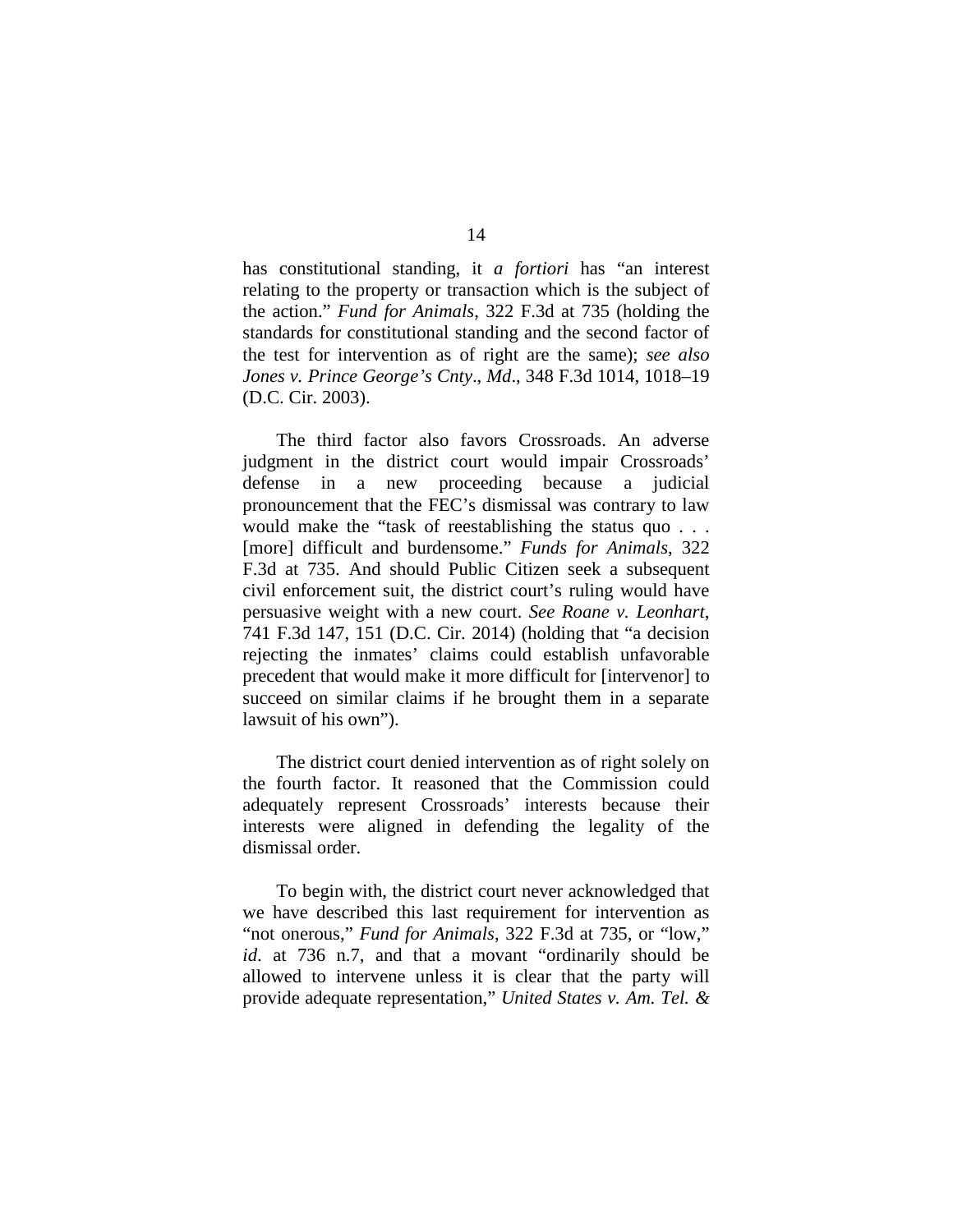*Tel. Co*., 642 F.2d 1285, 1293 (D.C. Cir. 1980). Nor did the court acknowledge that we look skeptically on government entities serving as adequate advocates for private parties. *See Fund for Animals*, 322 F.3d at 736; *Natural Res. Def. Council v. Costle*, 561 F.2d 904, 912–13 (D.C. Cir. 1977).

In addition, by treating general alignment as dispositive, the district court went against the weight of authority in this Circuit. In *Fund for Animals*, we reversed a denial of intervention even though the federal agency and prospective intervenor undisputedly agreed that the agency's current rules and practices were lawful. 322 F.3d at 726. In *Costle*, we stressed that even when the interest of a federal agency and potential intervenor can be expected to coincide, "that does not necessarily mean [ ] adequacy of representation is ensured for purpose of Rule  $24(a)(2)$ ." 561 F.2d at 912. The district court thus applied the wrong legal standard to Crossroads' request for intervention, and a court, by definition, "abuses its discretion when it makes an error of law." *Koon v. United States*, 518 U.S. 81, 100 (1996).

It is apparent the Commission and Crossroads hold different interests, for they disagree about the extent of the Commission's regulatory power, the scope of the administrative record, and post-judgment strategy. By arguing there was no sufficient injury for standing purposes, the Commission even disagrees that Crossroads has any cognizable interest in this case. Those disagreements are understandable; the underlying issues before the district court are the under-enforcement of federal law and the authority of the FEC—an agency that could seek to regulate Crossroads directly and immediately after its dismissal order is revoked. In such circumstances, Crossroads should not need to rely on a doubtful friend to represent its interests, when it can represent itself.